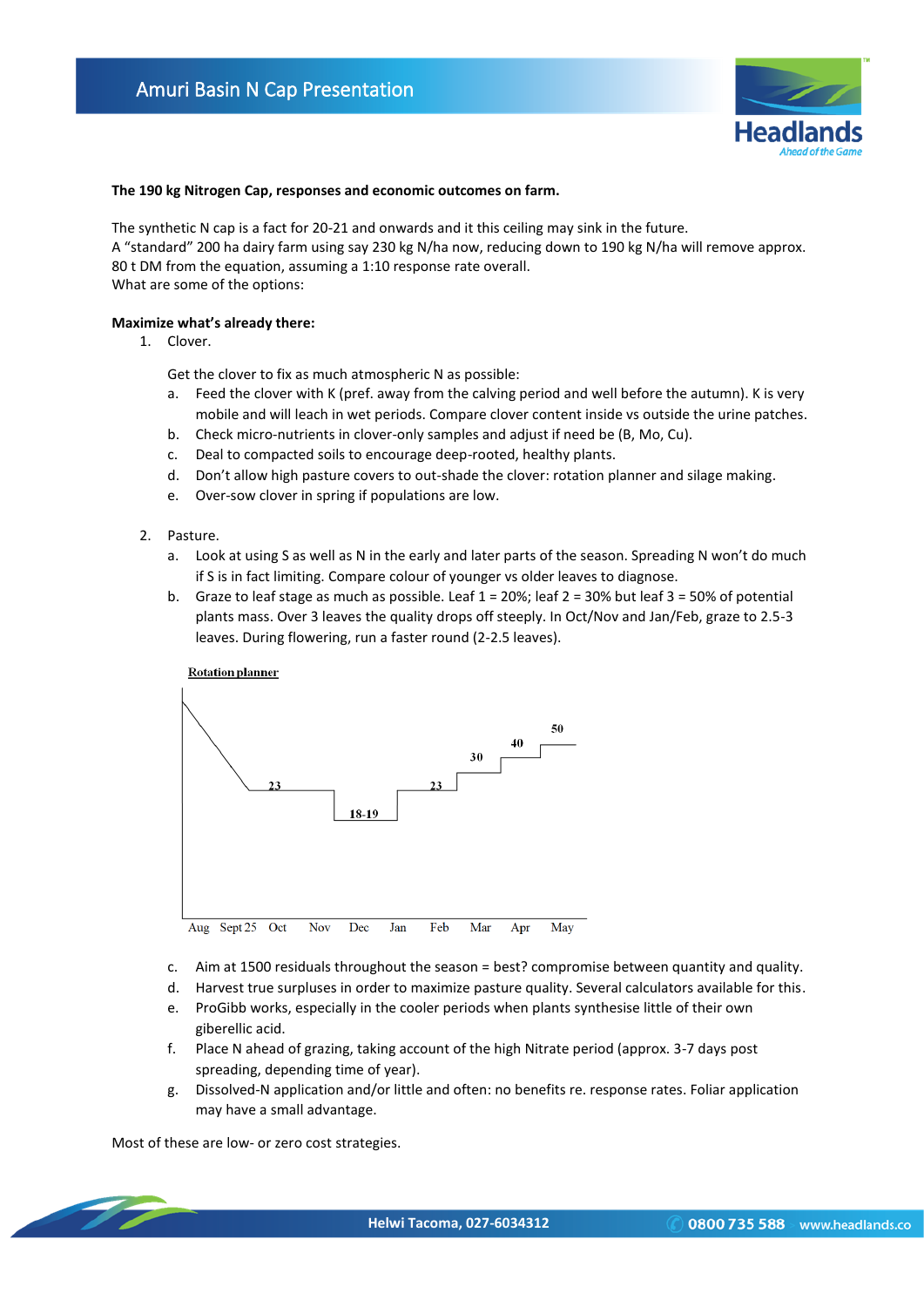

### **Economic outcomes of some strategies.**

The basis of this study is a set of Udder simulations, modelling a 200 ha dairy farm running 739 cows at peak. A number of strategies have been implemented to offset the reduction in synthetic N use from 230 kg N/ha down to 190 kg, but the list of alternatives is literally endless.

In the base model, Pasture Harvest runs at approx. 14.9 t DM/ha; importing 190 t grain, 172 t DM GS (or some other feed), 75 t straw and cutting 122 t DM silage on the platform. Round lengths approx. as per diagram above and 2\* 6 ha of grass to grass pasture renewal is embedded. Production level of 300,000 kg MS; 1500 kg/ha and 405 kg/cow.

The feed/milk outcomes ex Udder simulations have then been fed through a series of spreadsheet, calculating the economic performances, expressed as Trading Surplus, i.e. farm revenue minus farm working expenses; items like interest, tax, CapEx etc have been ignored.

### **Options studied:**

- 1. No changes
- 2. Reduced stocking rate
- 3. Early cull of MT's
- 4. Imported grass silage
- 5. Imported PKE
- 6. Fodder beet crop on farm
- 7. Lucerne area on farm
- 8. Early dry-off

NB. With any major system change, an Overseer model needs to be run to ensure N, P losses do not increase.

### *Table 1, financial results.*

|                   | 250 kg N                 | 190 kg N                 | 190 kg N                 | 190 kg N                 | 190 kg N                 | 190 kg N                 | 190 kg N                 | 190 kg N                 | 190 kg N                 |
|-------------------|--------------------------|--------------------------|--------------------------|--------------------------|--------------------------|--------------------------|--------------------------|--------------------------|--------------------------|
|                   |                          | <b>No</b><br>change      | Reduced<br><b>SR</b>     | Early cull               | Import<br>GS             | Import<br>PK             | FB crop                  | Lucerne                  | Early D/O                |
| Peak milkers      | 739                      | 739                      | 714                      | 739                      | 739                      | 739                      | 739                      | 739                      | 739                      |
| Production        | 301,846                  | 292,286                  | 292,404                  | 287,997                  | 299,868                  | 311,172                  | 303,532                  | 296,410                  | 286,114                  |
| Pasture Harvest   | 15.0                     | 14.5                     | 14.6                     | 14.5                     | 14.6                     | 14.6                     | 14.9                     | 14.9                     | 14.2                     |
| Grain imported    | 189                      | 189                      | 183                      | 189                      | 189                      | 189                      | 189                      | 189                      | 189                      |
| GS imported       | 172                      | 181                      | 155                      | 137                      | 260                      | 184                      | 34                       | 200                      | 142                      |
| GS made           | 122                      | 113                      | 123                      | 113                      | 122                      | 121                      | 47                       | 120                      | 113                      |
| PK imported       | $\overline{\phantom{a}}$ | $\overline{\phantom{a}}$ | $\overline{\phantom{a}}$ | $\overline{\phantom{0}}$ |                          | 194                      | $\overline{\phantom{a}}$ | $\overline{\phantom{a}}$ | $\overline{\phantom{a}}$ |
| t DM FB           | $\overline{\phantom{a}}$ | $\overline{\phantom{a}}$ | $\overline{\phantom{a}}$ | $\overline{\phantom{a}}$ | $\overline{\phantom{a}}$ | $\overline{\phantom{a}}$ | 300                      | $\overline{\phantom{a}}$ | $\overline{\phantom{a}}$ |
| t DM Lucerne      | $\overline{\phantom{a}}$ | $\overline{\phantom{a}}$ | $\overline{\phantom{a}}$ | $\overline{\phantom{a}}$ | $\overline{\phantom{a}}$ | $\overline{\phantom{a}}$ | $\overline{\phantom{a}}$ | 256                      | $\overline{\phantom{a}}$ |
| TS/ha             | \$3,090                  | \$2,831                  | \$3,050                  | \$2,756                  | \$2,923                  | \$3,133                  | \$3,342                  | \$2,774                  | \$2,655                  |
| <b>Difference</b> |                          | $-$259$                  | $-$40$                   | $-$334$                  | $-$167$                  | $+ $43$                  | $+ $252$                 | $-$316$                  | $-$435$                  |

**Helwi Tacoma, 027-6034312**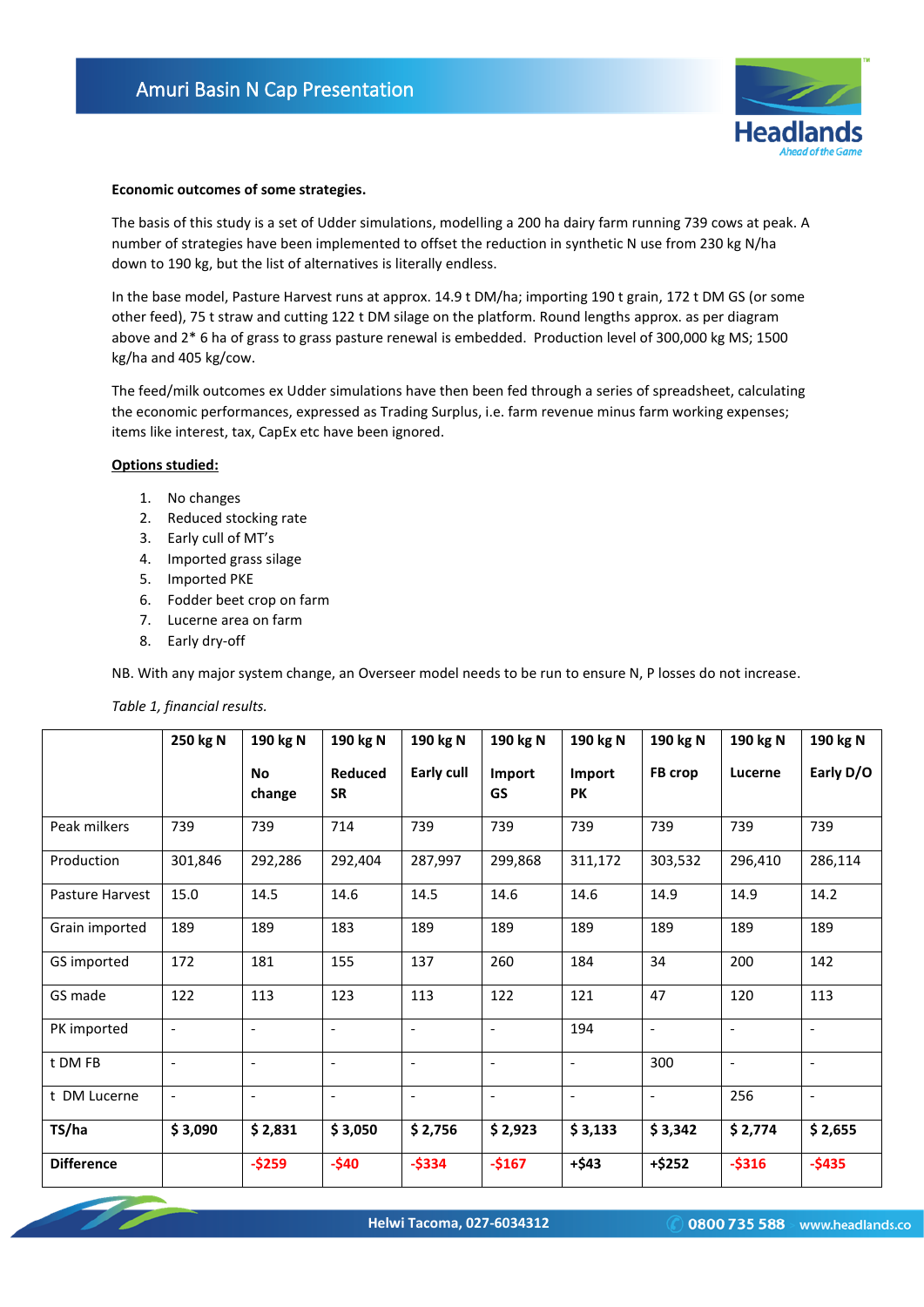



Growth response rates of mixed pasture to applied N reduce with increasing rates of N:

*Adapted from Sun, Luo, Longhurst and Luo, 2008*

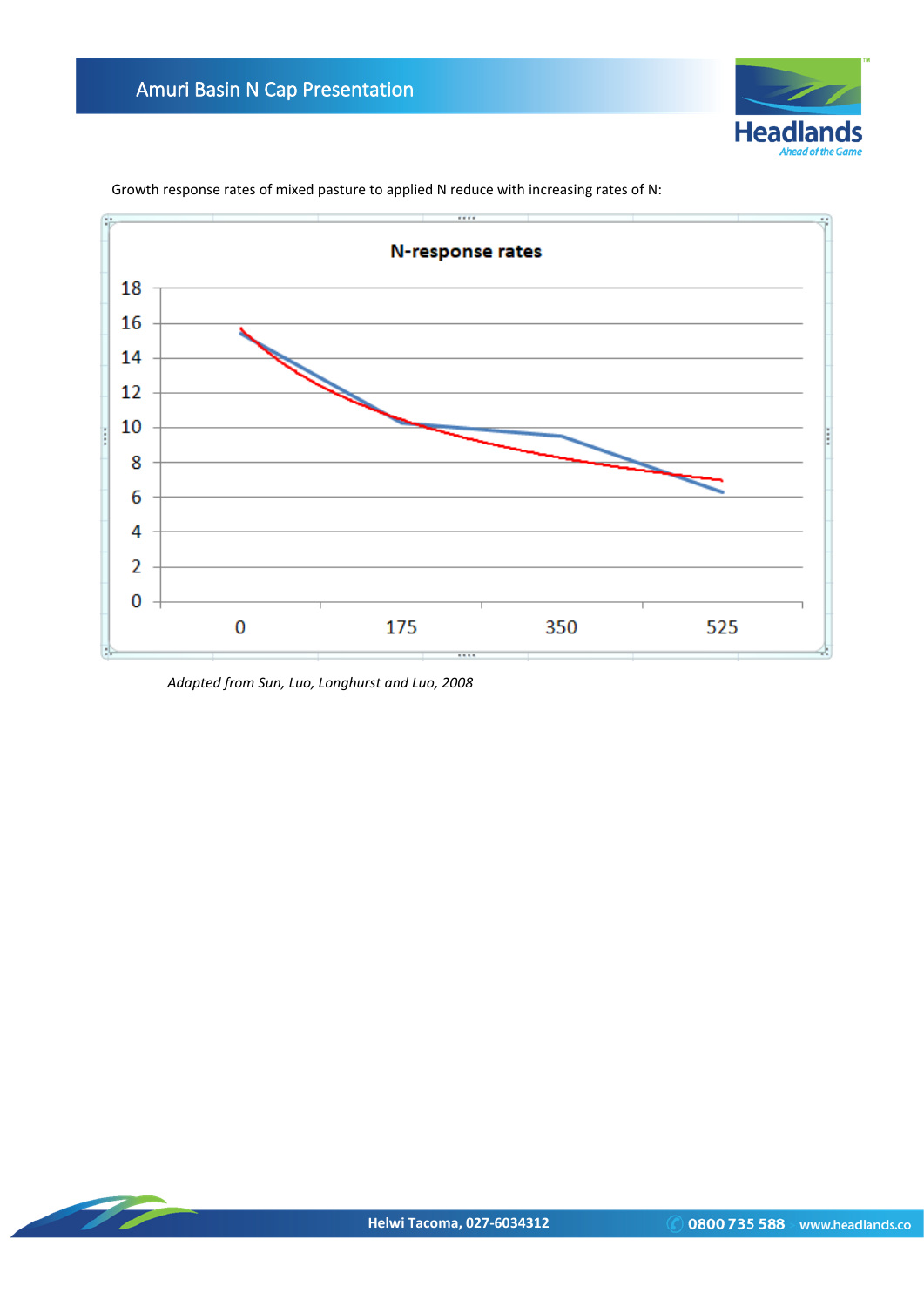

# **Nitrogen (N) Use Current Situation**

| Kg N applied /ha effective=                                                           |       |     | Kg N/ha |     |     |     |     |     |     |     |     |         |         |
|---------------------------------------------------------------------------------------|-------|-----|---------|-----|-----|-----|-----|-----|-----|-----|-----|---------|---------|
| Kg N applied effluent area=                                                           |       |     |         |     |     |     |     |     |     |     |     | Kg N/ha |         |
| Kg N applied non-effluent area=                                                       |       |     |         |     |     |     |     |     |     |     |     |         | Kg N/ha |
| Rate N/ha<br>per<br>application                                                       | Kg/ha | Jun | Jul     | Aug | Sep | Oct | Nov | Dec | Jan | Feb | Mar | Apr     | May     |
| When applied? e.g. behind the<br>cows?                                                |       |     |         |     |     |     |     |     |     |     |     |         |         |
| <b>Type of Fertiliser</b>                                                             |       |     |         |     |     |     |     |     |     |     |     |         |         |
| Any variable application between<br>paddocks/areas of the farm or within<br>paddocks? |       |     |         |     |     |     |     |     |     |     |     |         |         |
| Effluent Management:                                                                  |       |     |         |     |     |     |     |     |     |     |     |         |         |
| Any other relevant comments:                                                          |       |     |         |     |     |     |     |     |     |     |     |         |         |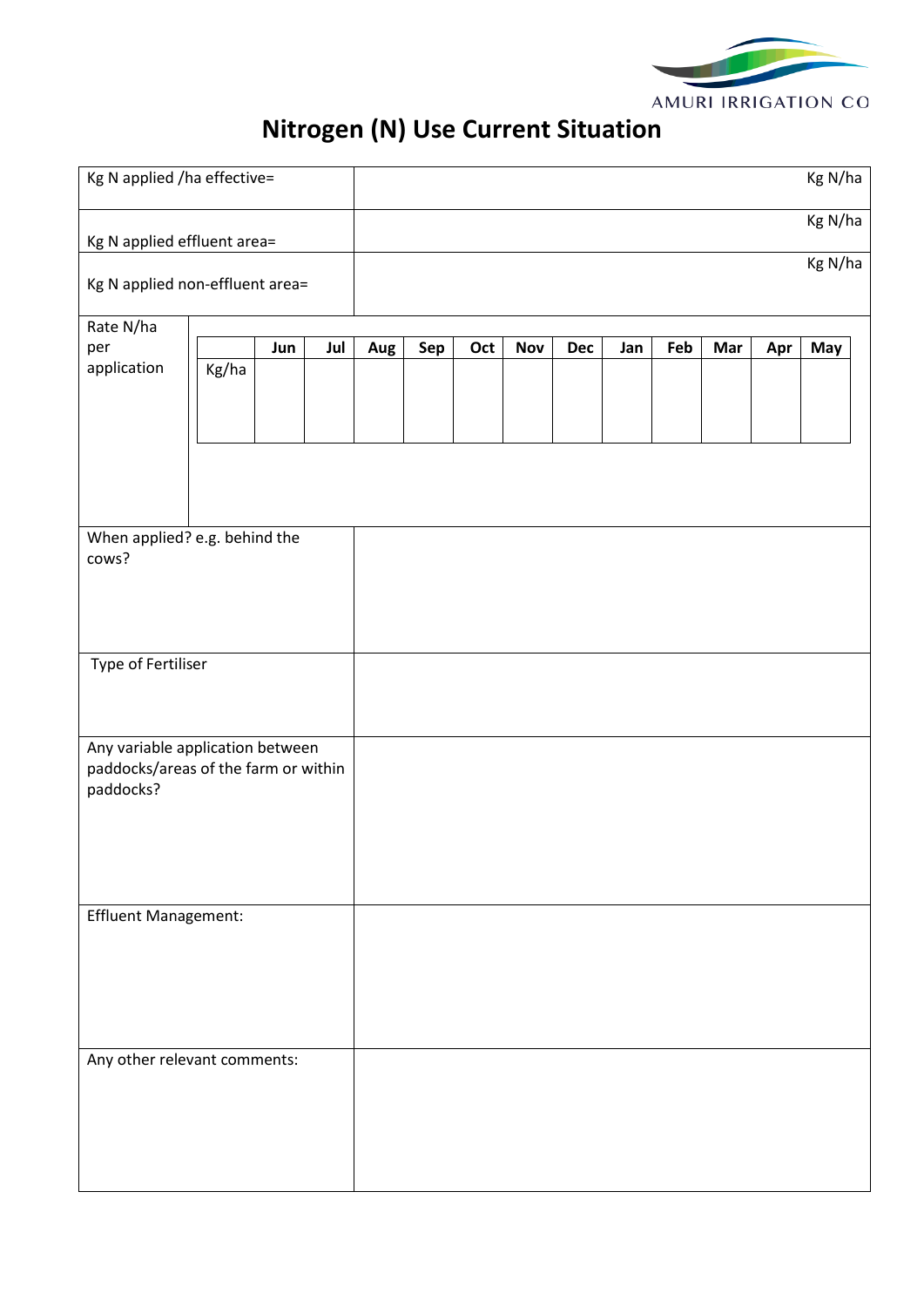

# **Proposed Nitrogen (N) Use 190 kg N cap**

| Kg N applied /ha effective=                       |       |     |     |     |     |     |            |     |     |     |     | Kg N/ha |         |
|---------------------------------------------------|-------|-----|-----|-----|-----|-----|------------|-----|-----|-----|-----|---------|---------|
| Kg N applied effluent area=                       |       |     |     |     |     |     |            |     |     |     |     | Kg N/ha |         |
| Kg N applied non-effluent area=                   |       |     |     |     |     |     |            |     |     |     |     |         | Kg N/ha |
| Rate N/ha                                         |       |     |     |     |     |     |            |     |     |     |     |         |         |
| per                                               |       | Jun | Jul | Aug | Sep | Oct | <b>Nov</b> | Dec | Jan | Feb | Mar | Apr     | May     |
| application                                       | Kg/ha |     |     |     |     |     |            |     |     |     |     |         |         |
|                                                   |       |     |     |     |     |     |            |     |     |     |     |         |         |
|                                                   |       |     |     |     |     |     |            |     |     |     |     |         |         |
|                                                   |       |     |     |     |     |     |            |     |     |     |     |         |         |
|                                                   |       |     |     |     |     |     |            |     |     |     |     |         |         |
|                                                   |       |     |     |     |     |     |            |     |     |     |     |         |         |
| When applied? e.g. behind the                     |       |     |     |     |     |     |            |     |     |     |     |         |         |
| cows?                                             |       |     |     |     |     |     |            |     |     |     |     |         |         |
|                                                   |       |     |     |     |     |     |            |     |     |     |     |         |         |
|                                                   |       |     |     |     |     |     |            |     |     |     |     |         |         |
|                                                   |       |     |     |     |     |     |            |     |     |     |     |         |         |
| Type of Fertiliser                                |       |     |     |     |     |     |            |     |     |     |     |         |         |
|                                                   |       |     |     |     |     |     |            |     |     |     |     |         |         |
|                                                   |       |     |     |     |     |     |            |     |     |     |     |         |         |
| Any variable application between                  |       |     |     |     |     |     |            |     |     |     |     |         |         |
| paddocks/areas of the farm or<br>within paddocks? |       |     |     |     |     |     |            |     |     |     |     |         |         |
|                                                   |       |     |     |     |     |     |            |     |     |     |     |         |         |
|                                                   |       |     |     |     |     |     |            |     |     |     |     |         |         |
|                                                   |       |     |     |     |     |     |            |     |     |     |     |         |         |
|                                                   |       |     |     |     |     |     |            |     |     |     |     |         |         |
| Effluent Management:                              |       |     |     |     |     |     |            |     |     |     |     |         |         |
|                                                   |       |     |     |     |     |     |            |     |     |     |     |         |         |
|                                                   |       |     |     |     |     |     |            |     |     |     |     |         |         |
|                                                   |       |     |     |     |     |     |            |     |     |     |     |         |         |
|                                                   |       |     |     |     |     |     |            |     |     |     |     |         |         |
|                                                   |       |     |     |     |     |     |            |     |     |     |     |         |         |
| Any other relevant comments:                      |       |     |     |     |     |     |            |     |     |     |     |         |         |
|                                                   |       |     |     |     |     |     |            |     |     |     |     |         |         |
|                                                   |       |     |     |     |     |     |            |     |     |     |     |         |         |
|                                                   |       |     |     |     |     |     |            |     |     |     |     |         |         |
|                                                   |       |     |     |     |     |     |            |     |     |     |     |         |         |